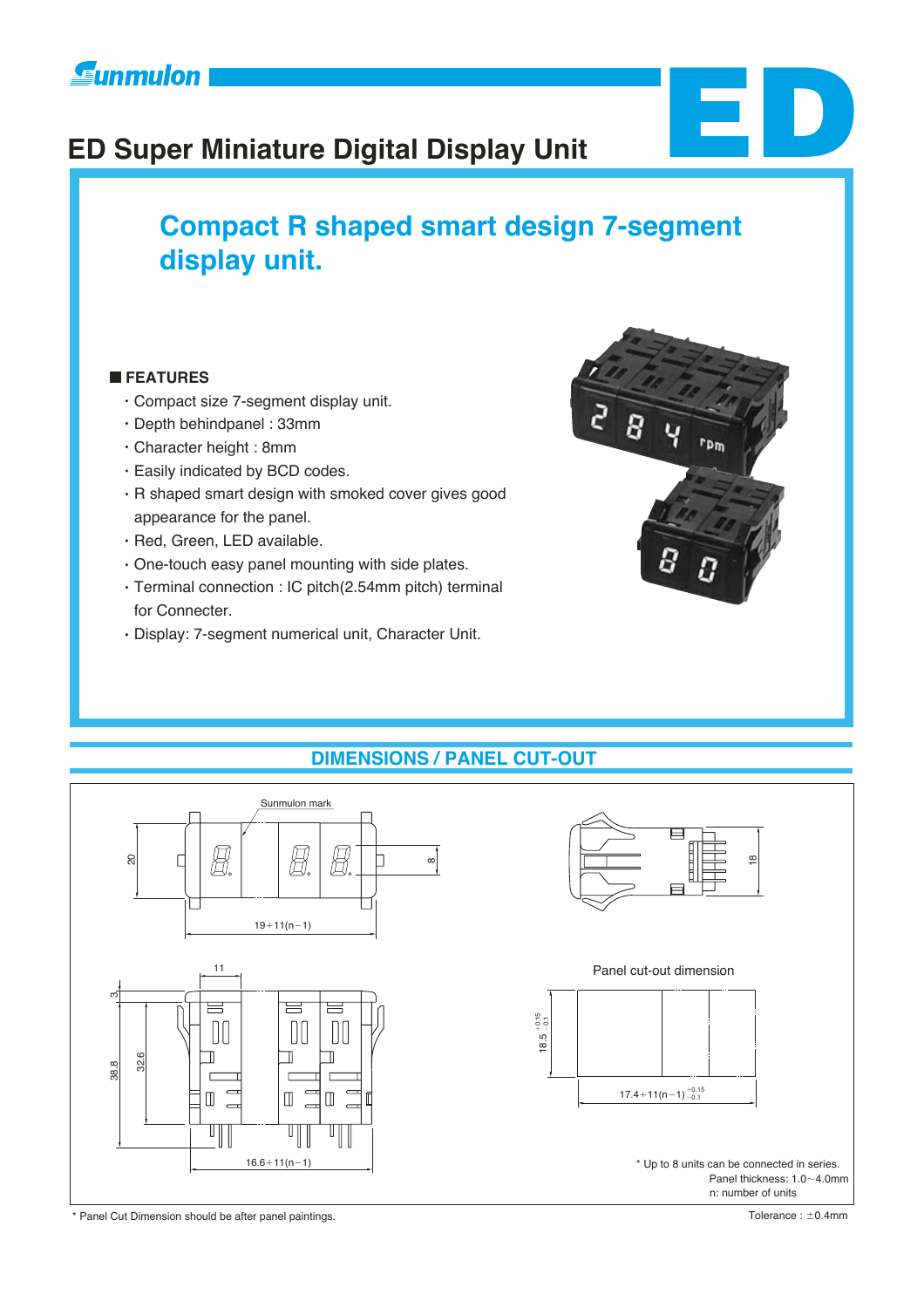#### **SPECIFICATIONS**

#### **Numerical Unit (with circuit)**

#### **Electrical Rating**

| vpe<br>Item              | $ED-BN \Box \Box 1$ | $ED-BN \Box 2$   | $ED-BN \Box \Box$ 3 |  |  |
|--------------------------|---------------------|------------------|---------------------|--|--|
| Supply voltage           | $DC5V \pm 5\%$      | $DC12V \pm 10\%$ | $DC24V \pm 10\%$    |  |  |
| Current consumption      | 65mA MAX (1 unit)   |                  |                     |  |  |
| High level input voltage | $3.5V - 5V$         |                  |                     |  |  |
| Low level input voltage  | $0V - 1.5V$         |                  |                     |  |  |

#### **General Specification**

| Display pattern            | ● BCD Numerical unit<br>7-segment LED : $0 \sim 9$ , Decimal point |
|----------------------------|--------------------------------------------------------------------|
| Luminous element           | Red. Green                                                         |
| Input logic(Data only)     | Positive, Negative                                                 |
| <b>Ambient Temperature</b> | $-15\sim50^{\circ}$ C                                              |
| <b>Ambient Humidity</b>    | 80%RH                                                              |

#### **Block Diagram**



Note: 5V type has no Constant voltage circuit.

#### **Input circuit and connection**



- Note 1) Since internal circuit is operated with  $+5V$ , user side output should be Open Collector Circuit, or less than  $+5V$  impression circuit.
	- 2) While power is not supplied in the unit, even low voltage not to be impressed on the input circuit.

#### **Input Timing**

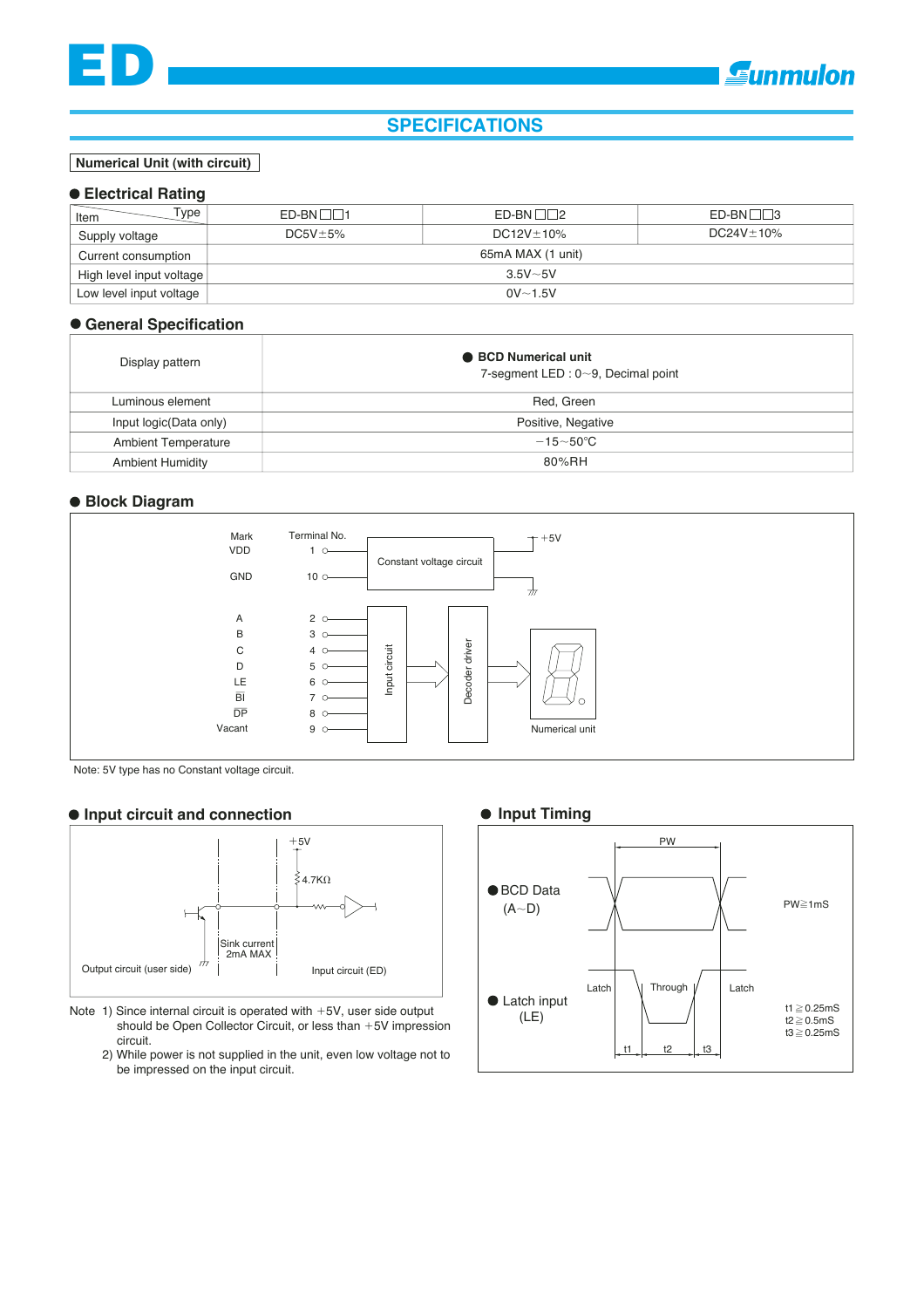#### **. BCD Signals Truth Table**

| Input           |    |    |      |      |      | Output |                            |
|-----------------|----|----|------|------|------|--------|----------------------------|
| $\overline{DP}$ | вī | LE | D    | С    | B    | Α      | <b>BCD</b>                 |
| Н               | н  | L  | L(H) | L(H) | L(H) | L(H)   | $\overline{U}$             |
| Н               | н  | L  | L(H) | L(H) | L(H) | H(L)   | ı                          |
| Н               | Н  | L  | L(H) | L(H) | H(L) | L(H)   |                            |
| Н               | Н  | L  | L(H) | L(H) | H(L) | H(L)   |                            |
| Н               | Н  | L  | L(H) | H(L) | L(H) | L(H)   |                            |
| H               | Н  | L  | L(H) | H(L) | L(H) | H(L)   |                            |
| Н               | н  | Г  | L(H) | H(L) | H(L) | L(H)   | つうごうこう                     |
| Н               | Н  | L  | L(H) | H(L) | H(L) | H(L)   | $\mathbf{I}$               |
| Н               | Н  | L  | H(L) | L(H) | L(H) | L(H)   | 冒马                         |
| Н               | н  | L  | H(L) | L(H) | L(H) | H(L)   |                            |
| Н               | Н  | L  | H(L) | L(H) | H(L) | L(H)   | <b>Blank</b>               |
| Н               | Н  | L  | H(L) | L(H) | H(L) | H(L)   | <b>Blank</b>               |
| Н               | н  | L  | H(L) | H(L) | L(H) | L(H)   | <b>Blank</b>               |
| Н               | н  | L  | H(L) | H(L) | L(H) | H(L)   | <b>Blank</b>               |
| Н               | Н  | L  | H(L) | H(L) | H(L) | L(H)   | <b>Blank</b>               |
| Н               | н  | L  | H(L) | H(L) | H(L) | H(L)   | <b>Blank</b>               |
| L               | X  | X  | X    | X    | X    | X      |                            |
| X               | L  | X  | X    | Χ    | X    | Χ      | <b>Blank</b>               |
| X               | X  | Н  | X    | X    | X    | X      | Latch Data (A-D) before'H' |

Note: 1) Either H. L is acceptable for X

 $2)$  ( ) = Negative Logic

#### **• Electrical/Optical Performance**

| • Electrical/Optical Performance<br>$(Ta=25^{\circ}C)$ |      |                        |     |                 |      |  |
|--------------------------------------------------------|------|------------------------|-----|-----------------|------|--|
| Item                                                   | Mark | Meas'ment<br>Condition | Red | Green           | Unit |  |
| Forward voltage                                        | VF   | $IF = 10mA$            | 2.0 | 2.1             | v    |  |
| Reverse current                                        | lR   | $V_B = 3V$             |     | Max.100 Max.100 | μA   |  |
| Luminous intensity/Segment                             | IV   | $IF = 10mA$            | 6.3 | 6.3             | mcd  |  |
| Peak radiation wavelength                              | λP   | $IF = 10mA$            | 610 | 563             | nm   |  |
| Spectral half-width                                    | Δλ   | $IF = 10mA$            | 40  | 40              | nm   |  |

### **SPECIFICATIONS**

#### **Character Unit**

#### • LED Rating

| Rated voltage | Rated current (mA) |  |  |
|---------------|--------------------|--|--|
|               |                    |  |  |
| 5V            | 20                 |  |  |
| 12V           | 20                 |  |  |
| 24V           | 20                 |  |  |

#### ● Connecting Circuit

|           | <b>Rated Voltage</b> | <b>Connecting Circuit</b> |
|-----------|----------------------|---------------------------|
| Full-Face | 5V<br>12V<br>24V     | Terminal No. 1 $\circ$    |

#### Numerical Unit(without circuit)

#### **• LED Rating**

**Absolute Maximum Rating**  $(Ta=25^{\circ}C)$ 

|                        |          | Rating |       |      |
|------------------------|----------|--------|-------|------|
| Item                   | Mark     | Red    | Green | Unit |
| DC forward current     | IFDC/seq | 15     | 20    | mA   |
| Pulse forward current* | IFP/seg  | 60     | 60    | mA   |
| DC reverse current     | Vв       | з      | 3     |      |

\* Duty ratio =  $1/10$  Pulse width =  $1ms$ 

#### ● Connecting Circuit



## **TERMINALS**

● Terminals Arrangement



#### **• Terminals shape**



#### • Applicable Connector (representative example)

OMRON XG4M-1030 (Socket) XG4T-1004 (Strain Relief)

\* Connectors are not appended.

#### **• Terminals Function Table**

|                | <b>Numerical Unit</b> |                          |                                                                  | <b>Character Unit</b> |  |
|----------------|-----------------------|--------------------------|------------------------------------------------------------------|-----------------------|--|
| Terminal No.   | Mark                  | Description              | <b>Functions</b>                                                 | $Anode(+)$            |  |
|                | <b>V<sub>DD</sub></b> | Power supply<br>$^{(+)}$ | $\oplus$ Power input                                             |                       |  |
| $\overline{2}$ | $A(2^{\circ})$        |                          |                                                                  |                       |  |
| 3              | $B(2^1)$              | Data                     | • Indicate figures and symbols according to data                 |                       |  |
| $\overline{4}$ | $C(2^2)$              |                          | signal input. See truth table.                                   |                       |  |
| 5              | $D(2^3)$              |                          |                                                                  |                       |  |
| 6              | LE                    | Latch                    | $\bullet$ 'H' makes latching data.<br>●'L' makes data 'through'. | $Cathode(-)$          |  |
| 7              | BI                    | <b>Blanking</b>          | ● 'L' makes display 'OFF' except Decimal Point.                  |                       |  |
| 8              | $\overline{DP}$       | Decimal point            | • 'L' makes Decimal Point 'ON'.                                  |                       |  |
| 9              |                       |                          | Vacant                                                           |                       |  |
| 10             | <b>GND</b>            | Ground                   | $\ominus$ Power input. Electrical potential norm of all signals. |                       |  |